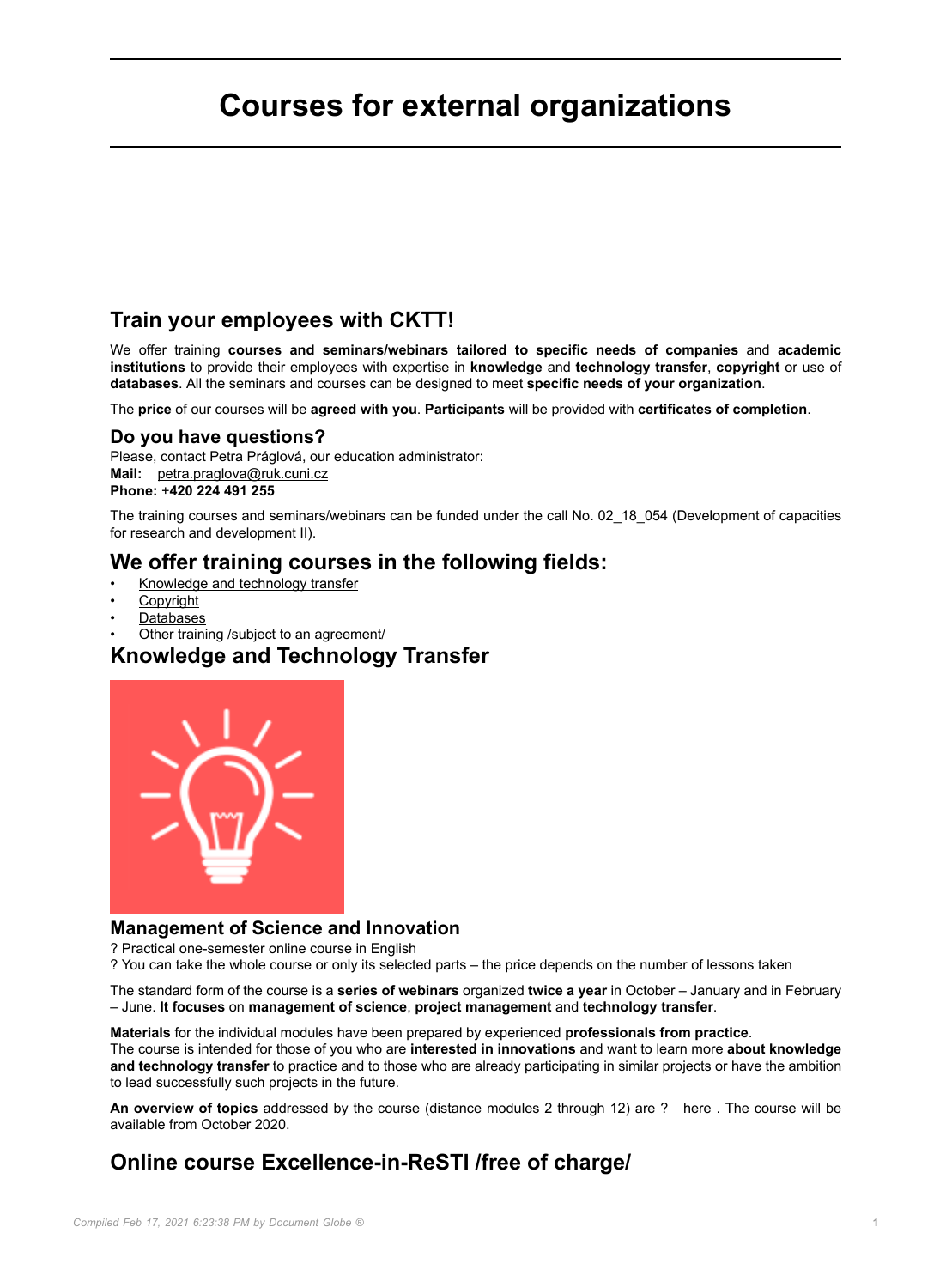

? Get your training **right now and for free**!

? Online course for everyone on the **MOOC platform**

? **ReSTI** = **Re**search, **S**ocial and **T**echnological **I**nnovation Project Management

The course will present to you **topics** that are **critical for management of projects focusing on research, social and technological innovations**; you will become familiar with **EU policies**, as well as with topics associated with **projects of social innovations**, **funding**, **IPR** or **marketing** and **communication**. ? [READ MORE](https://resti.academy/) ? [ENTER THE COURSE](https://mooc.cuni.cz/course/view.php?id=24)

# **Author's rights and copyright**



? Seminar or webinar with **Q&A opportunity**

? The **lecturer**, [Mgr. Matěj Machů, Ph.D.](https://www.linkedin.com/in/matej-machu-596164163/) is an **expert in intellectual property rights** with extensive **practical experience**

? The course may be adapted to suit your specific needs; based on an agreed upon price

The course **focuses on protection and exploitation works of authors** in the context of knowledge transfer based on the Author's Rights Act and explains the basic terms, such as **work of an author**, **collective works**, **employee's work**, **computer program** and **database**. The seminar also deals with **constitutional**, **civil** and **public law protection**, as well as related issues of **international law** in the field of author and copyright law and **applicable international agreements**. Included are also topics of **protection of personal rights** and **moral rights** of the author.

### **Databases**



? Seminar or webinar with Q&A opportunity